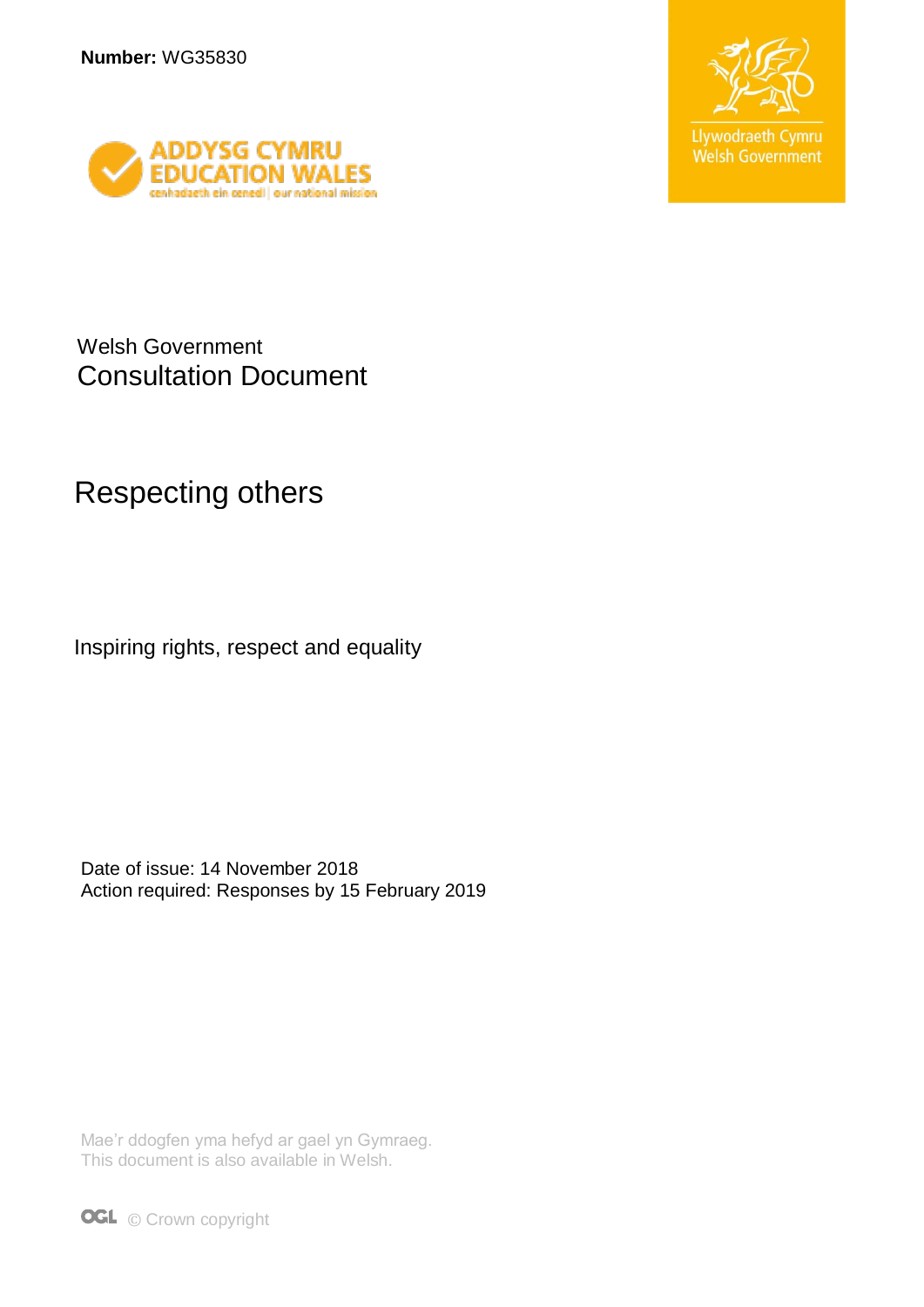# **Respecting others**

| <b>Overview</b>                                        | In October 2011, we published Respecting others, a<br>suite of comprehensive anti-bullying guidance<br>covering five key areas - bullying on the basis of race,<br>culture and religion; sexist, sexual and transphobic<br>bullying; homophobic bullying; bullying involving<br>learners with special educational needs and<br>disabilities; and cyber-bullying.                                                                                                                                                                                                                                    |
|--------------------------------------------------------|-----------------------------------------------------------------------------------------------------------------------------------------------------------------------------------------------------------------------------------------------------------------------------------------------------------------------------------------------------------------------------------------------------------------------------------------------------------------------------------------------------------------------------------------------------------------------------------------------------|
|                                                        | We have undertaken significant informal engagement<br>with stakeholders, including children and young<br>people, local authorities, education practitioners and<br>third sector organisations. This early engagement has<br>informed the revised draft guidance. Areas identified<br>for improvement through this initial engagement<br>included reflecting various changes since the original<br>guidance was published, such as changes in law and<br>policy and developments in social attitudes, and<br>ensuring the new guidance is clear, consistent and<br>easy to understand for all users. |
|                                                        | The purpose of this consultation is to seek the views<br>of stakeholders, including children and young people,<br>parents/carers, education practitioners, public services<br>and voluntary and third sector organisations, to ensure<br>the new guidance meets the needs of all users.                                                                                                                                                                                                                                                                                                             |
| How to respond                                         | Responses to this consultation should be<br>e-mailed/posted to the address below to arrive by<br>15/02/2019 at the latest.                                                                                                                                                                                                                                                                                                                                                                                                                                                                          |
| <b>Further information</b><br>and related<br>documents | Large print, Braille and alternative language<br>versions of this document are available on<br>request.                                                                                                                                                                                                                                                                                                                                                                                                                                                                                             |
|                                                        | The consultation documents can be accessed from<br>the Welsh Government's website at<br>gov.wales/consultations                                                                                                                                                                                                                                                                                                                                                                                                                                                                                     |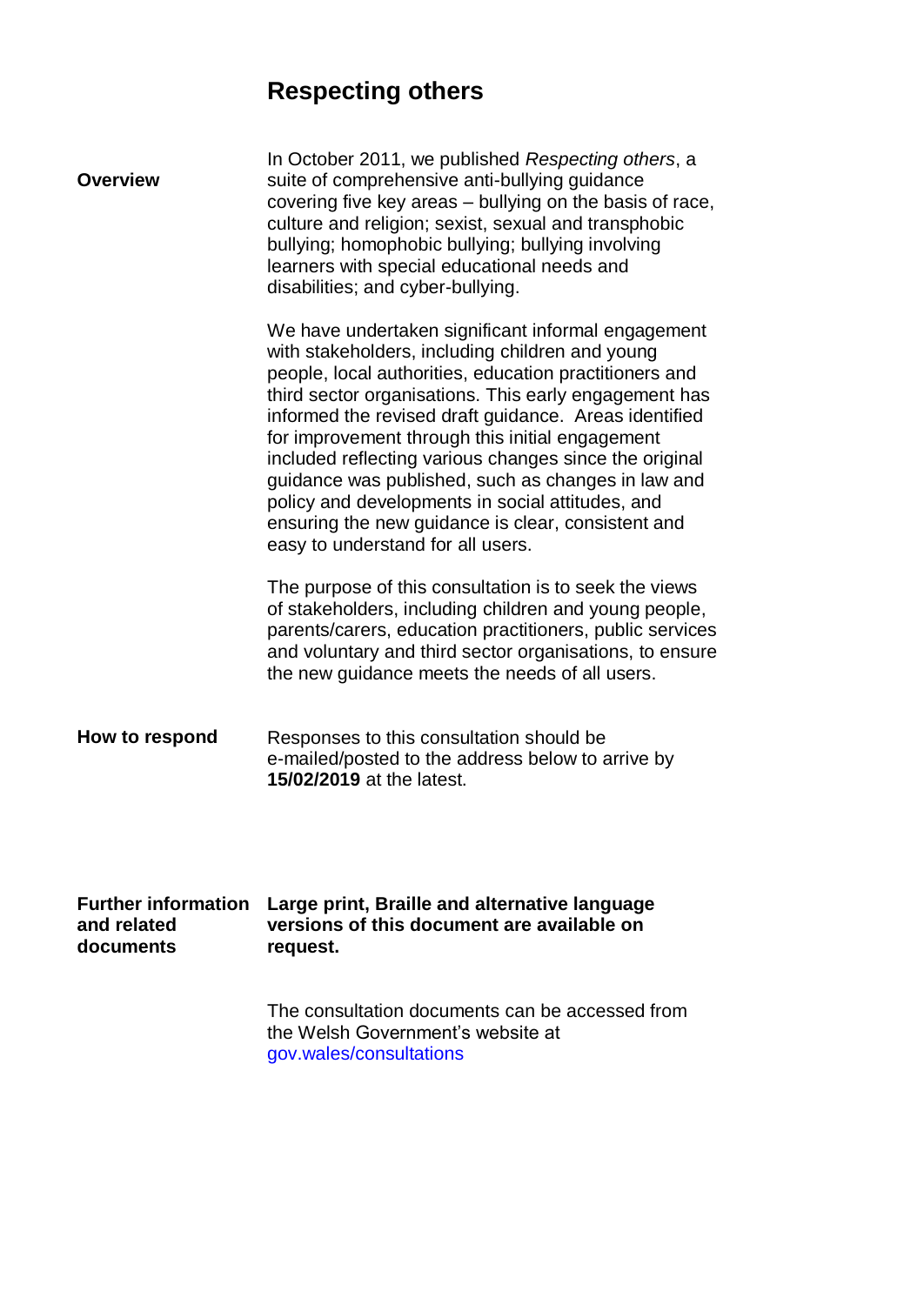**Contact details** For further information:

Supporting Achievement and Safeguarding Branch Support for Learners Division The Education Directorate Welsh Government Cathays Park **Cardiff** CF103NQ e-mail: [CCD.SAS@gov.wales](mailto:CCD.SAS@gov.wales)





Facebook/EducationWales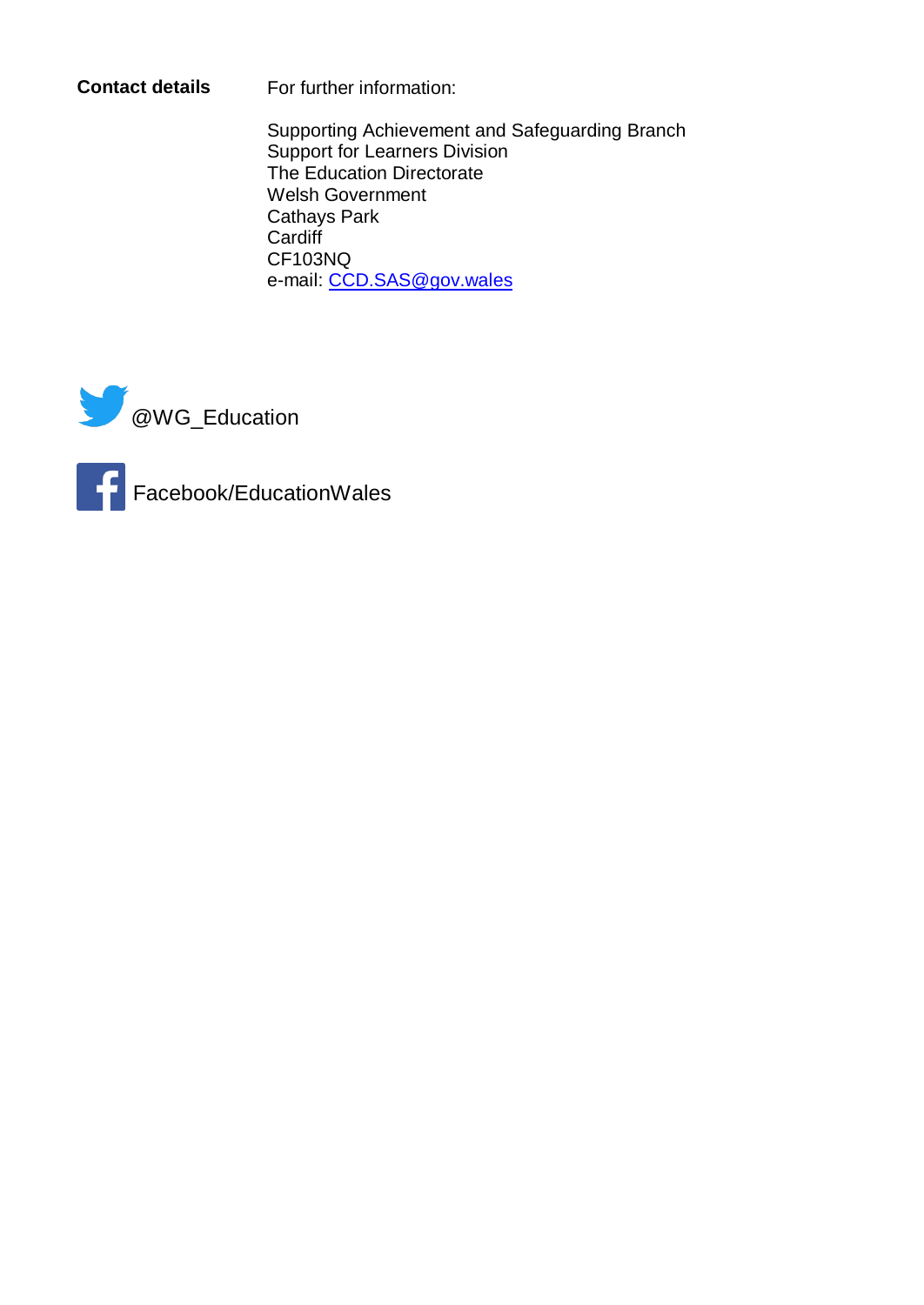### **General Data Protection Regulation (GDPR)**

The Welsh Government will be data controller for any personal data you provide as part of your response to the consultation. Welsh Ministers have statutory powers they will rely on to process this personal data which will enable them to make informed decisions about how they exercise their public functions. Any response you send us will be seen in full by Welsh Government staff dealing with the issues which this consultation is about or planning future consultations. Where the Welsh Government undertakes further analysis of consultation responses then this work may be commissioned to be carried out by an accredited third party (e.g. a research organisation or a consultancy company). Any such work will only be undertaken under contract. Welsh Government's standard terms and conditions for such contracts set out strict requirements for the processing and safekeeping of personal data.

In order to show that the consultation was carried out properly, the Welsh Government intends to publish a summary of the responses to this document. We may also publish responses in full. Normally, the name and address (or part of the address) of the person or organisation who sent the response are published with the response. If you do not want your name or address published, please tell us this in writing when you send your response. We will then redact them before publishing.

You should also be aware of our responsibilities under Freedom of Information legislation

If your details are published as part of the consultation response then these published reports will be retained indefinitely. Any of your data held otherwise by Welsh Government will be kept for no more than three years.

### **Your rights**

Under the data protection legislation, you have the right:

- to be informed of the personal data holds about you and to access it
- to require us to rectify inaccuracies in that data
- to (in certain circumstances) object to or restrict processing
- for (in certain circumstances) your data to be 'erased'
- to (in certain circumstances) data portability
- to lodge a complaint with the Information Commissioner's Office (ICO) who is our independent regulator for data protection.

For further details about the information the Welsh Government holds and its use, or if you want to exercise your rights under the GDPR, please see contact details below: Data Protection Officer: Welsh Government Cathays Park **Cardiff** CF10 3NQ

The contact details for the Information Commissioner's Office are: Wycliffe House Water Lane Wilmslow **Cheshire** SK9 5AF

Tel: 01625 545 745 or 0303 123 1113 Website:<https://ico.org.uk/>

e-mail: [Data.ProtectionOfficer@gov.wales](mailto:Data.ProtectionOfficer@gov.wales)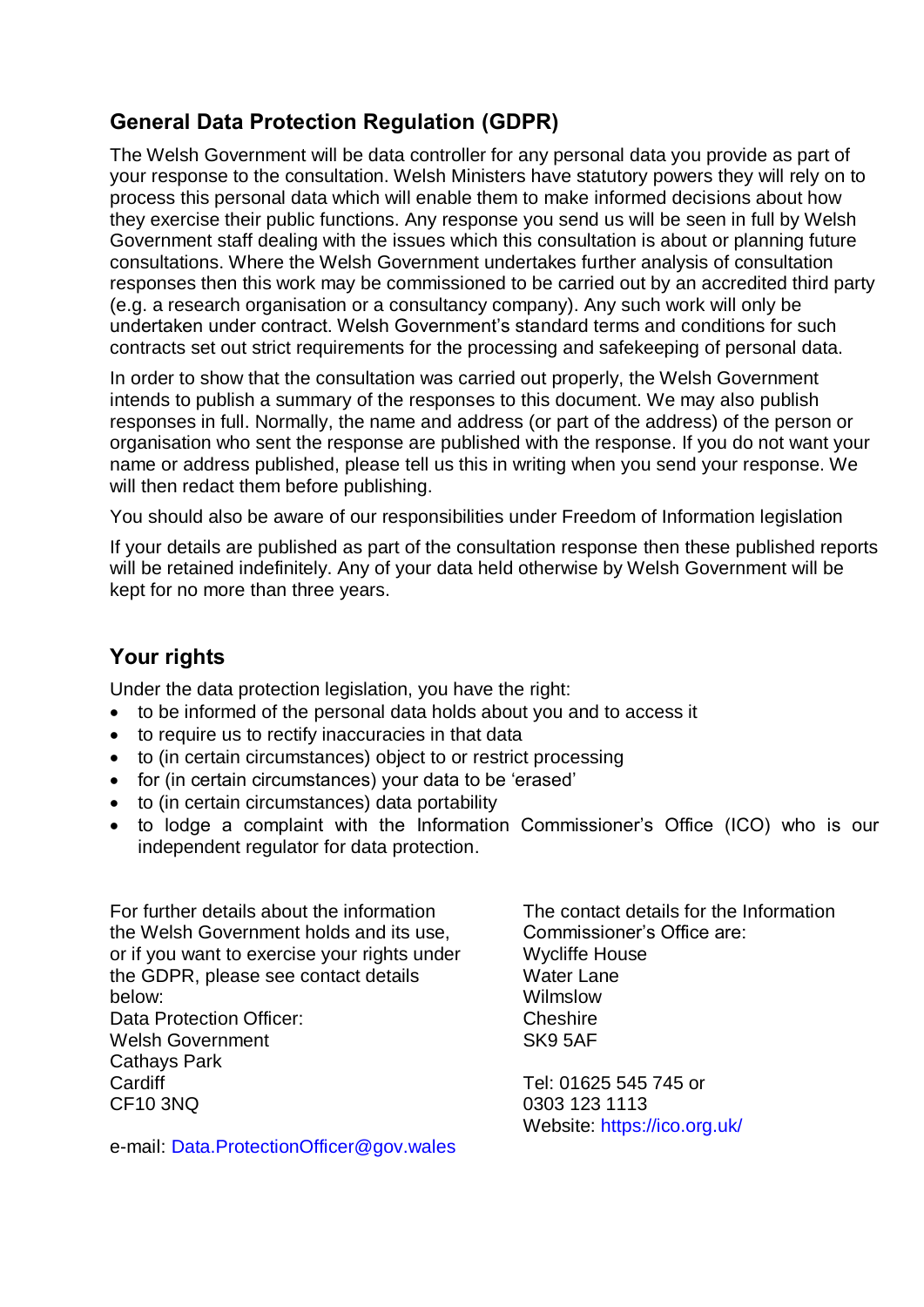### **Contents**

| <b>Ministerial foreword</b>   | 11 |
|-------------------------------|----|
| <b>Anti-bullying guidance</b> | 12 |
| What are the main issues?     | 12 |
| Where we are now?             | 12 |
| What changes are proposed?    | 12 |
| Proposals                     | 13 |
| Consultation                  | 13 |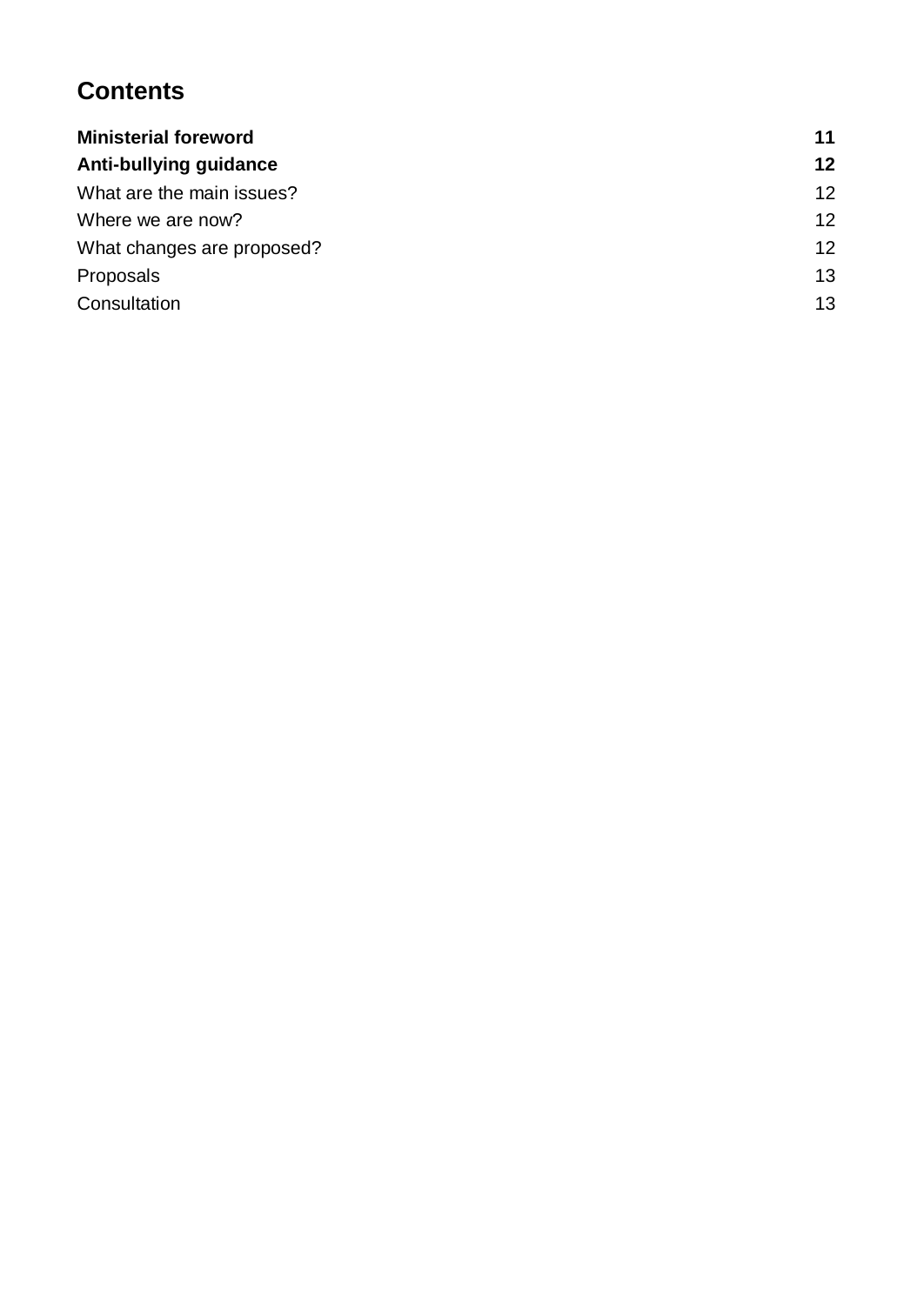### <span id="page-5-0"></span>**Ministerial foreword**

Tackling bullying in schools is a key priority for me. I am committed to ensuring all our learners feel safe, secure and are properly supported to achieve their full potential. All children have a right to an education and to be treated equally. Discipline in schools should respect children and young people's human dignity and protect them from any activities that could harm their development.

The Welsh Government's aim is to tackle bullying holistically. Addressing the root causes of unacceptable behaviour and creating an inclusive and engaging environment, with priority placed on wellbeing so that learners feel safe and are ready to learn. It is imperative that children and young people are taught, both at home and in school, about building and maintaining respectful relationships; this is the cornerstone on which positive behaviour is based. It is only by working together towards this common aim that we will truly make progress in stamping out bullying in our schools.

There is a strong case for reviewing *Respecting others*, not least the wider policy and legislative changes that have taken place since it was published in 2011. In amending this guidance, I want to ensure children, young people, parents/carers, education services and those involved with supporting children and young people are clear about the rights that every child has as well as the responsibilities that professionals have.

For this new guidance to be fully effective it is vital that children and young people are involved in this consultation – I want to hear their thoughts on what is needed. I am grateful for the Children's Commissioner for Wales' support in engaging children and young people in the early engagement process and for the production of *Sam's Story,* which has informed the drafting of the revised guidance. Direct engagement with children and young people will continue to feature heavily as we move into this next phase of development of the new guidance.

I look forward to receiving your responses and to continuing to make progress collectively in delivering strong and inclusive schools committed to excellence, equity and wellbeing.

**Kirsty Williams AM Cabinet Secretary for Education**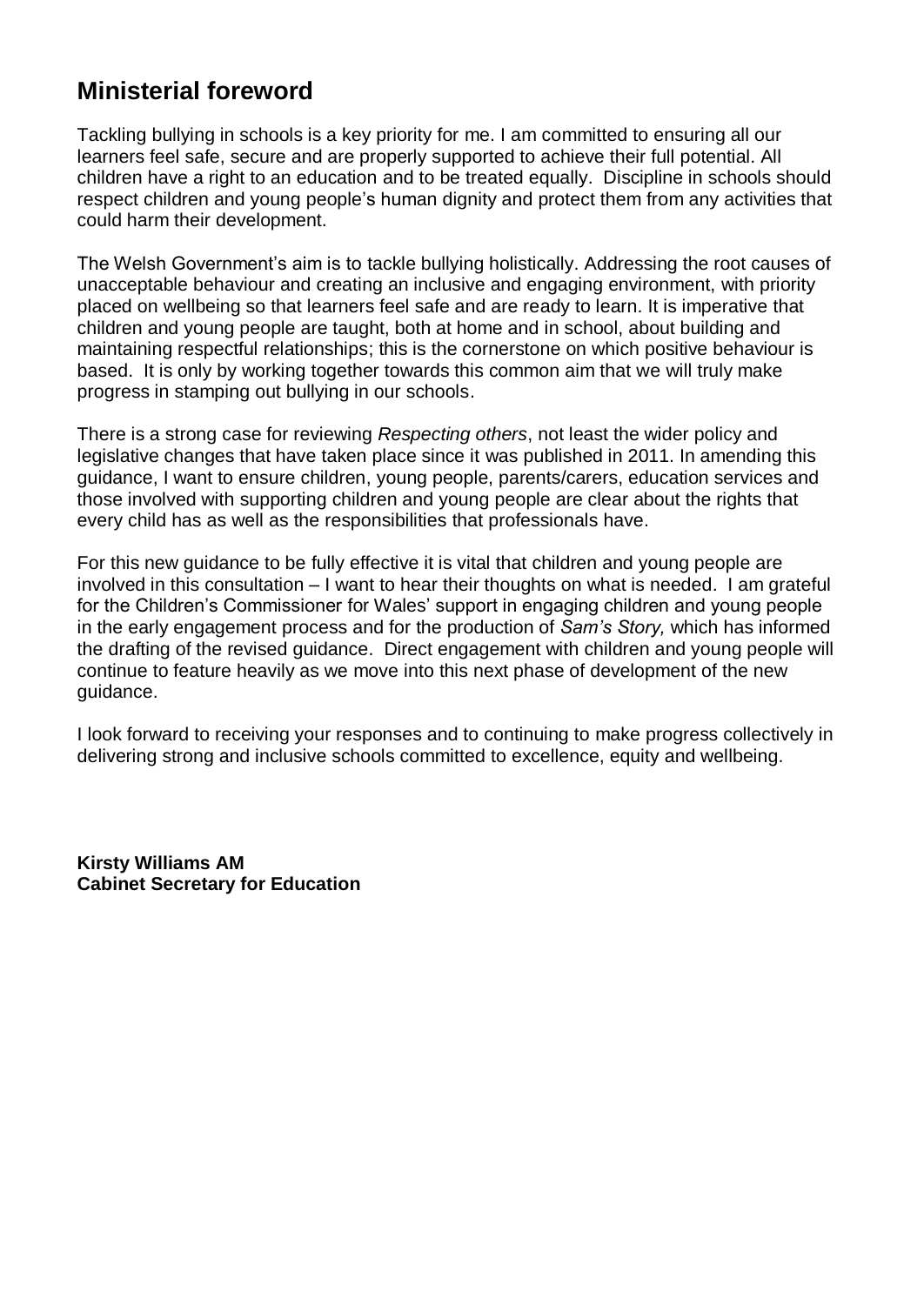### <span id="page-6-0"></span>**Anti-bullying guidance**

### <span id="page-6-1"></span>**What are the main issues?**

During 2016-2018, the Welsh Government carried out extensive informal engagement with key partners and stakeholders, including: schools; local authorities; education practitioners; Estyn; the Children's Commissioner for Wales; and children and young people, to determine what changes should be made to anti-bullying guidance to ensure it remains effective and user friendly.

The feedback indicated that the revised guidance should:

- provide greater clarity on what is and is not bullying;
- set out the roles and responsibilities of schools, governing bodies, local authorities, parents/carers and learners;
- be better publicised so that it is well known amongst key audiences;
- be less cumbersome and repetitive so that key information is not 'lost' within the document;
- be user friendly in terms of content and design;
- outline clearly and succinctly how it links to and is supported by broader Welsh, UK and international policy;
- provide more clarity around reporting, data collection and monitoring arrangements; and
- be complemented by resources, located in an accessible and central place to support practical application of the guidance.

#### <span id="page-6-2"></span>**Where we are now?**

In light of that feedback, the Welsh Government concluded that the following matters needed to be addressed:

- ambiguity and inconsistencies in some of the provisions within the original guidance need to be resolved;
- clarification of the responsibilities and roles of schools, governing bodies, local authorities, parents/carers and learners is needed;
- clarity regarding what are statutory duties versus best practice is required;
- ensure that bullying is tackled more holistically with wider policy developments, which have occurred since 2011 and impact on anti-bullying policy, reflected in the guidance;
- target guidance at key audiences rather than address bullying by characteristic to avoid duplication and diluting key messages; and
- collaboration with experts and practitioners working in the field of child well-being and anti-bullying to develop the revised guidance.

### <span id="page-6-3"></span>**What changes are proposed?**

The key issues that we want to address in revising the guidance are set out below: